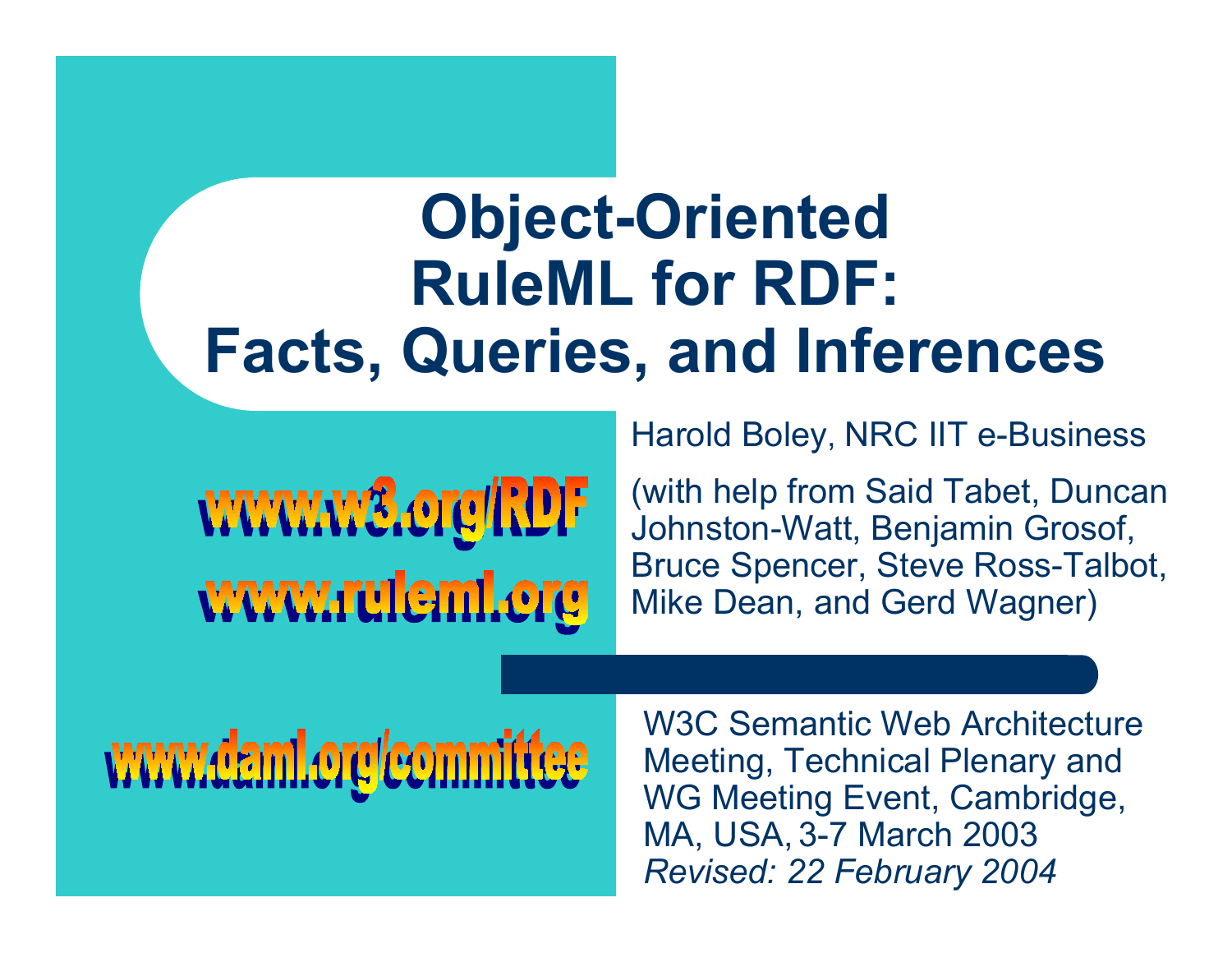#### **Introduction**

**1**

 $\bullet$ 

- $\bullet$  Increased mutual RuleML-RDF(S) integration:
	- A. RDF(S) needs **rules** for query, inference, transformation
	- B. RuleML rules need alternative **syntactic encodings in** RDF and OWL
	- C. RuleML and OWL overlap as KRs: Description Logic Programs
	- D. RuleML variables need **types**: URIrefs to RDFS/OWL classes
	- **re A.** Object-oriented RuleML is useable as an RDF query, inference, and transformation language**:**
		- 1. Rules over [generic](http://www.ai.sri.com/pkarp/xol/xol.html) **positional (triple-like)** facts: 2001
		- 2.Rules over richer generic **object-oriented** facts: 2003
		- **3. Queries and inferences** (conjunctive) over OO facts (linked via named – or anonymous/blank – nodes)
		- 4. Queries and inferences over OO facts with **bNode-embedded descriptions**

OO RuleML and RDF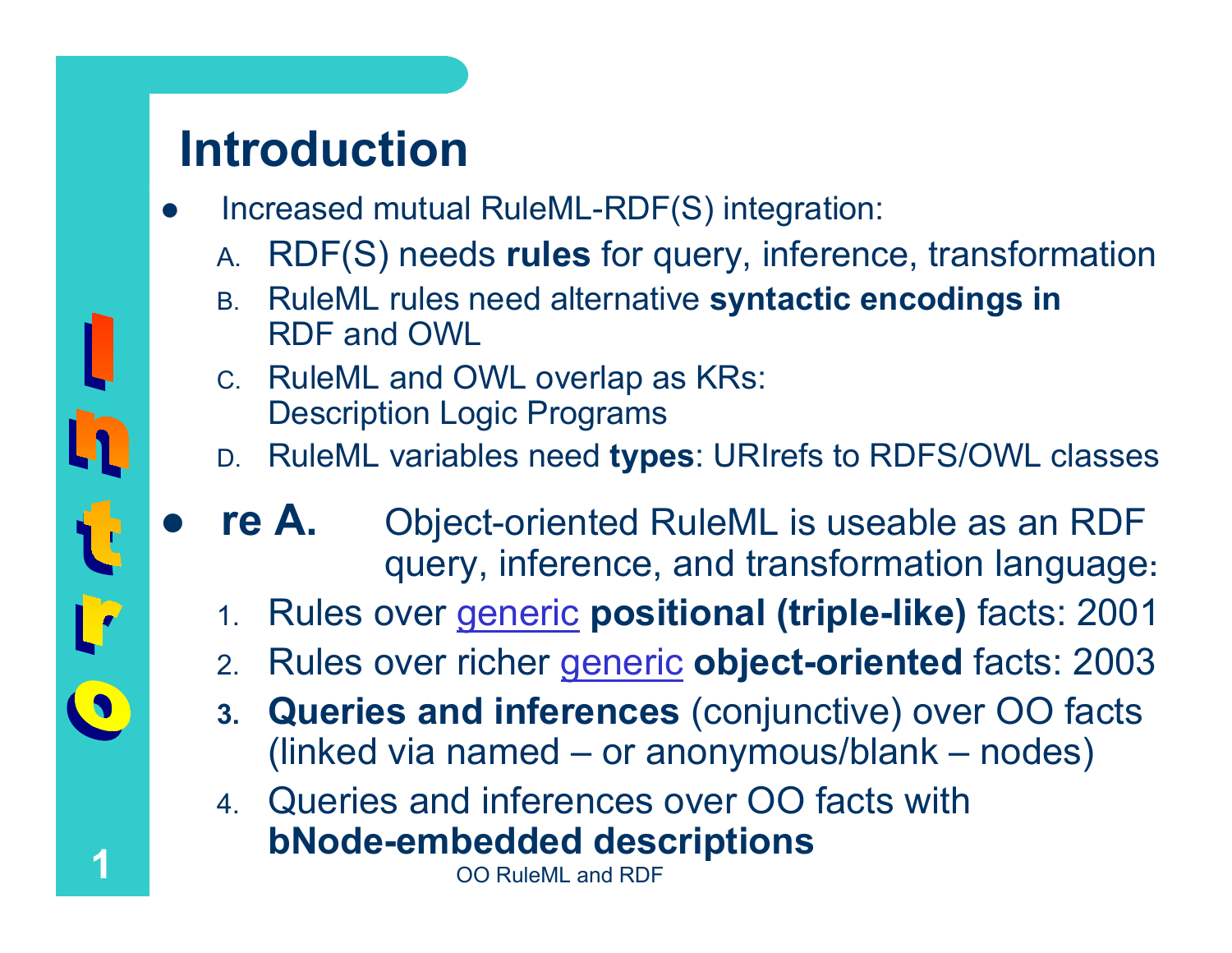

## **The 'First RDF Graph'**

How to serialize this RDF graph (from [M&S](http://www.w3.org/TR/1999/REC-rdf-syntax-19990222/)):

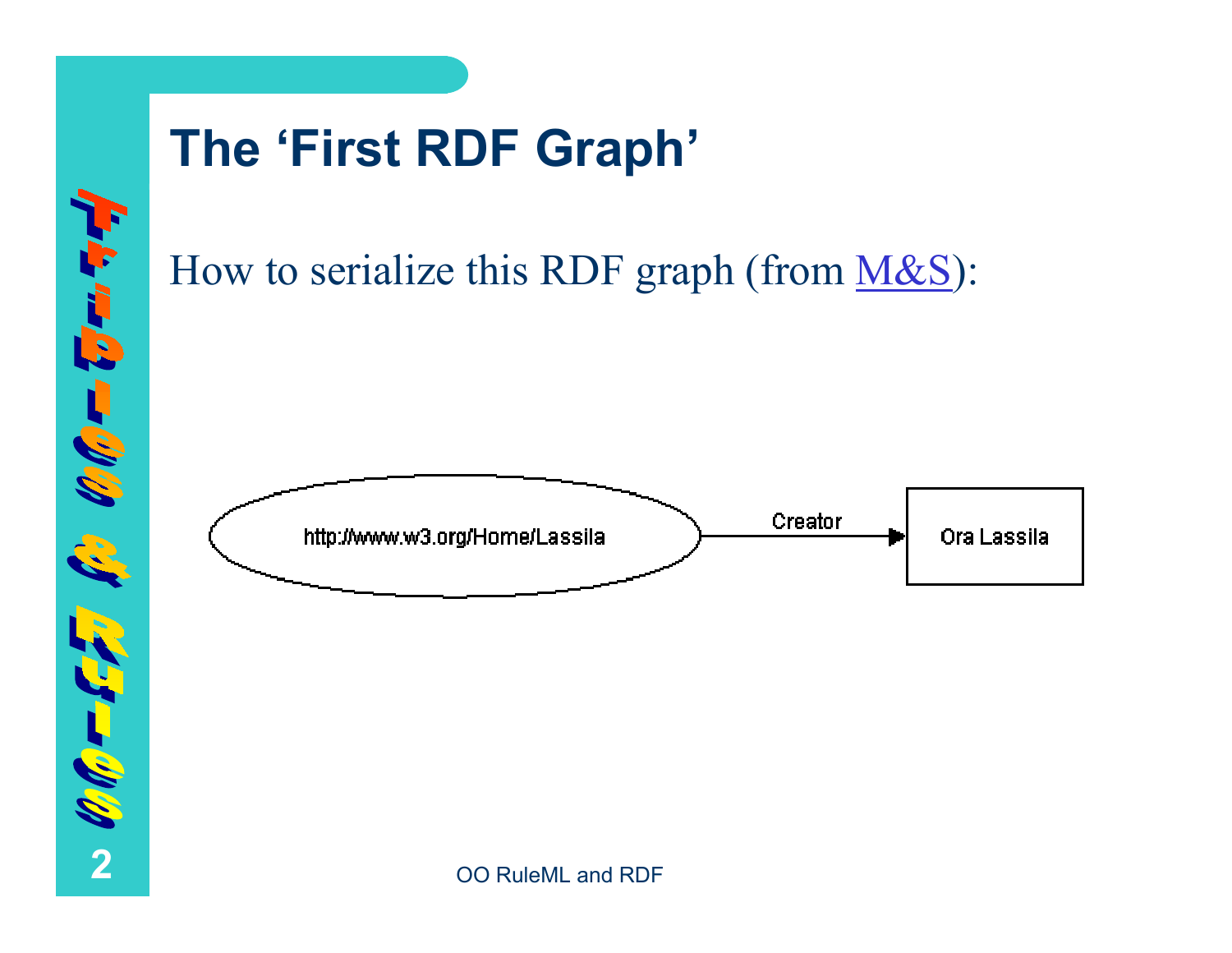#### **RDF Triples as Positional Facts**

27-00 m

 $\mathscr{G}/\mathscr{G}=\overline{\mathbf{G}}-1$ 

 $\bullet$  *RDF triples* map to *positional facts*, where the Property maps to a binary **relation**, the Subject to its **first argument**, and the Object to its **second argument** 

*"http://www.w3.org/Home/Lassila has creator Ora Lassila"*

```
 OO RuleML and RDF<fact>\langle head\rangle\leqatom>< opr>
   <rel href="http://dublincore.org/documents/dces/index.shtml.rdf#Creator"/>
  \langle opr>
  <ind href="http://www.w3.org/Home/Lassila"/>
  <ind>Ora Lassila</ind>\langle atom\rangle\langle \rangle head>
</fact>
                    head : (system) role
```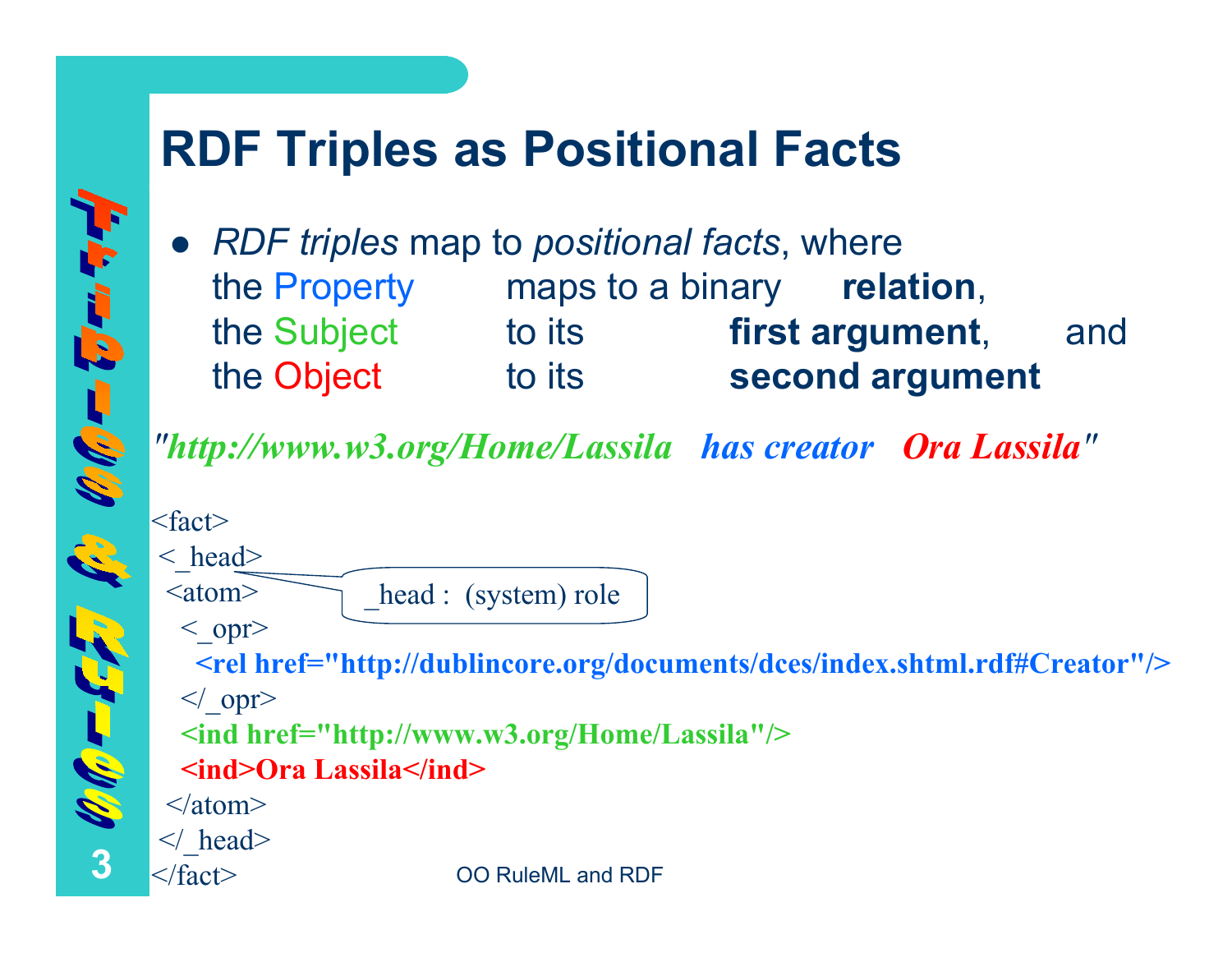## **RDF RuleML: Triple Roundtrip**

#### Turn the **has creator** triple, as a RuleML rulebase, again into RDF:

<rdf:RDF xmlns:rdf="&rdf;" xmlns:ruleml="&ruleml;" xmlns="&ruleml;">

 $\sim 4\pi\sqrt{6}$ 

こうじょう こうき

```
 OO RuleML and RDF<rulebase>< clauses>
 <rdf:Seq>
  \leq rdf:li\geq<fact>\langle head\rangle\leqatom><_opr> <rel href="http://dublincore.org/documents/dces/index.shtml.rdf#Creator"/> </_opr>
        \langle arg\rangle<rdf:Seq>
          <rdf:li> <ind href="http://www.w3.org/Home/Lassila"/> </rdf:li>
          <rdf:li> <ind ruleml:cdata="Ora Lassila"/> </rdf:li>\langle \text{rdf:Seq} \rangle\langle \rangle arg>
      \langleatom\rangle\langle head>
   \langle fact\rangle\langle \text{rdf:}li\rangle\langle \text{rdf:}\text{Seq}\rangle\langle clauses>
</rulebase>\langle rdf:RDF>
```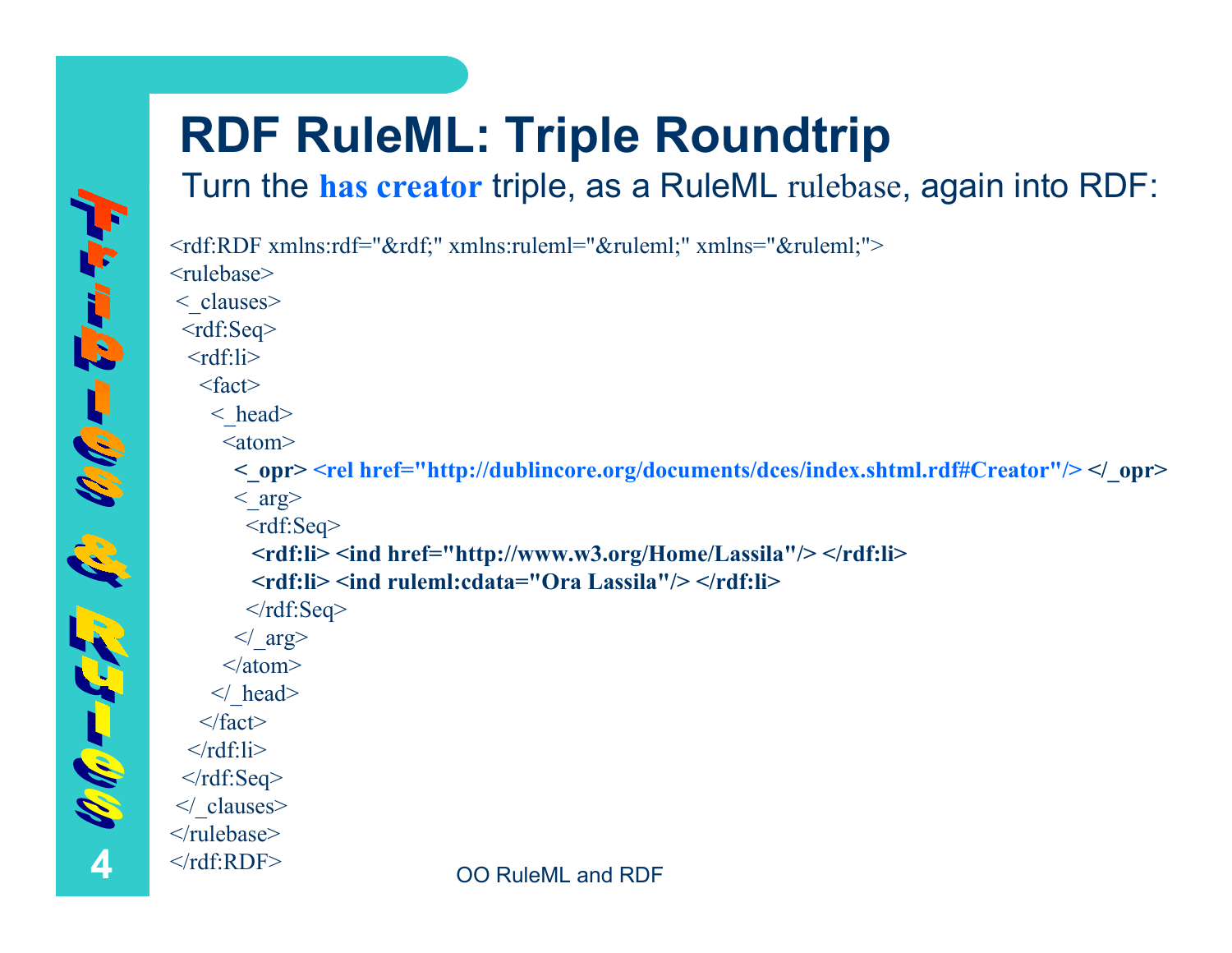### **RDF/RuleML Rules Over Positional Facts**

- z *RDF/RuleML rules over positional (triple-like) facts* derive new triples, bottom-up, or prove queried triples, top-down
- *IF "Page has creator Person" THEN "Page was accessed by Person"*

```
 OO RuleML and RDF\langleimp\rangle\langle body>
 \leqatom>< opr><rel href="http://dublincore.org/documents/dces/index.shtml.rdf#Creator"/>
  \langle opr>
  <var>Page</var>
  <var>Person</var>\langleatom\rangle\langle \rangle body>
\langle head\rangle\leqatom>< opr><rel href="http://logging.org/vocabulary/xyz.rdf#Accessed"/>
  \langle opr>
  <var>Page</var>
  <var>Person</var>\langleatom\rangle\langle head>
\langle\text{imp}\rangle_body : (system) role
                         head : (system) role
```
 $\ell/\ell_0 = \overline{\mathbf{C}} = \overline{\mathbf{C}}$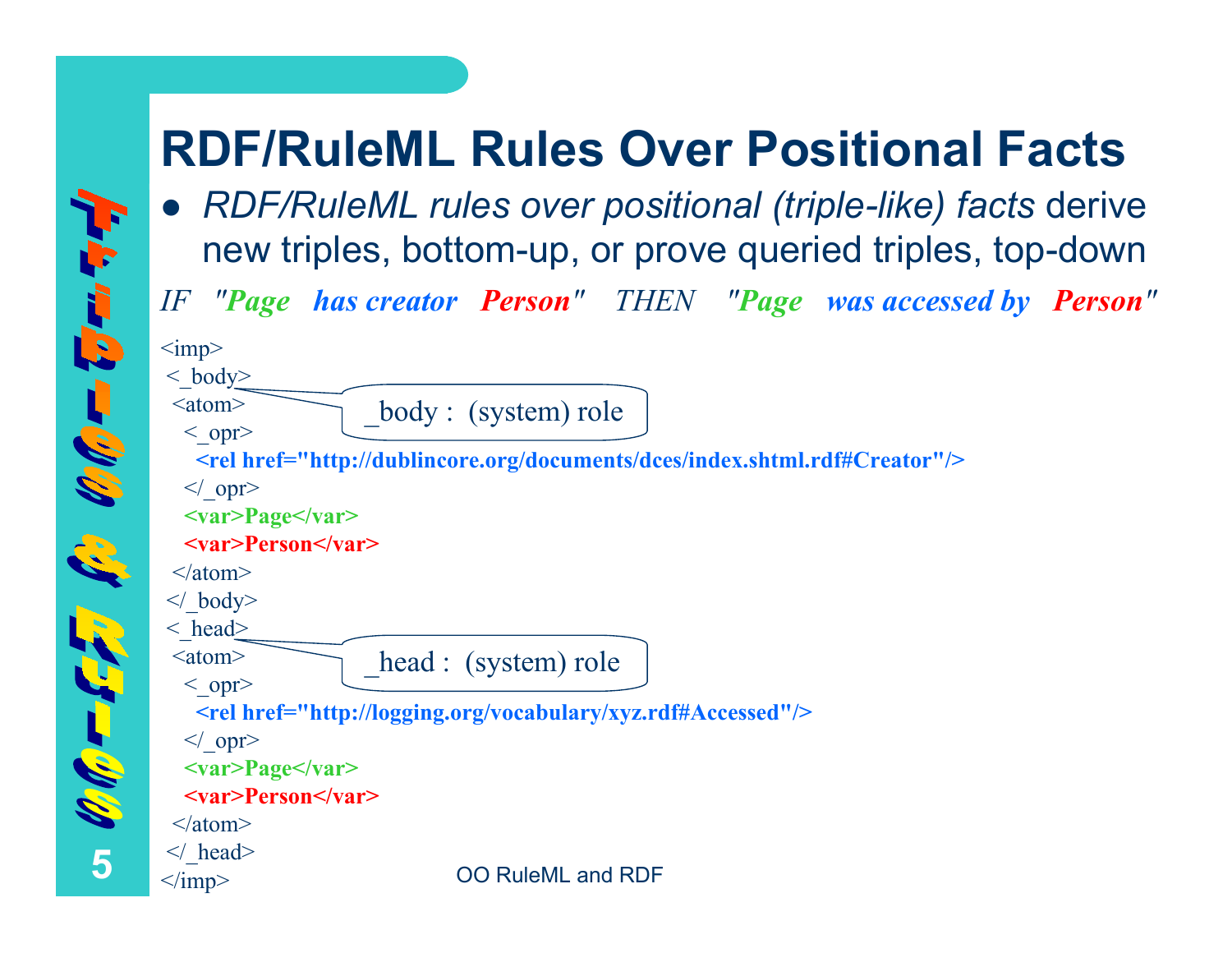#### **RDF Descriptions as Object-Oriented Facts**

- $\bullet$  *Object-Oriented RuleML* has been implemented as an extension of, and XSLT translator to, *Positional RuleML*
- z *RDF descriptions* map to *object-oriented facts*, where the Subject maps to a **relation** (cf.rel.DB tuples), each Property maps to a **role**, and each Object maps to its **filler**
	- – The 'First RDF Triple' above becomes the RDF/XML **about** description on the following slide
	- This maps to an object-oriented RDF/RuleML fact with <sup>a</sup>**uriref**-attributed empty **rel** shown underneath

 $\bullet$ 

 $\bullet$ 

 $\mathcal{C}_\ell \subset \mathcal{C}_\ell \Omega$  in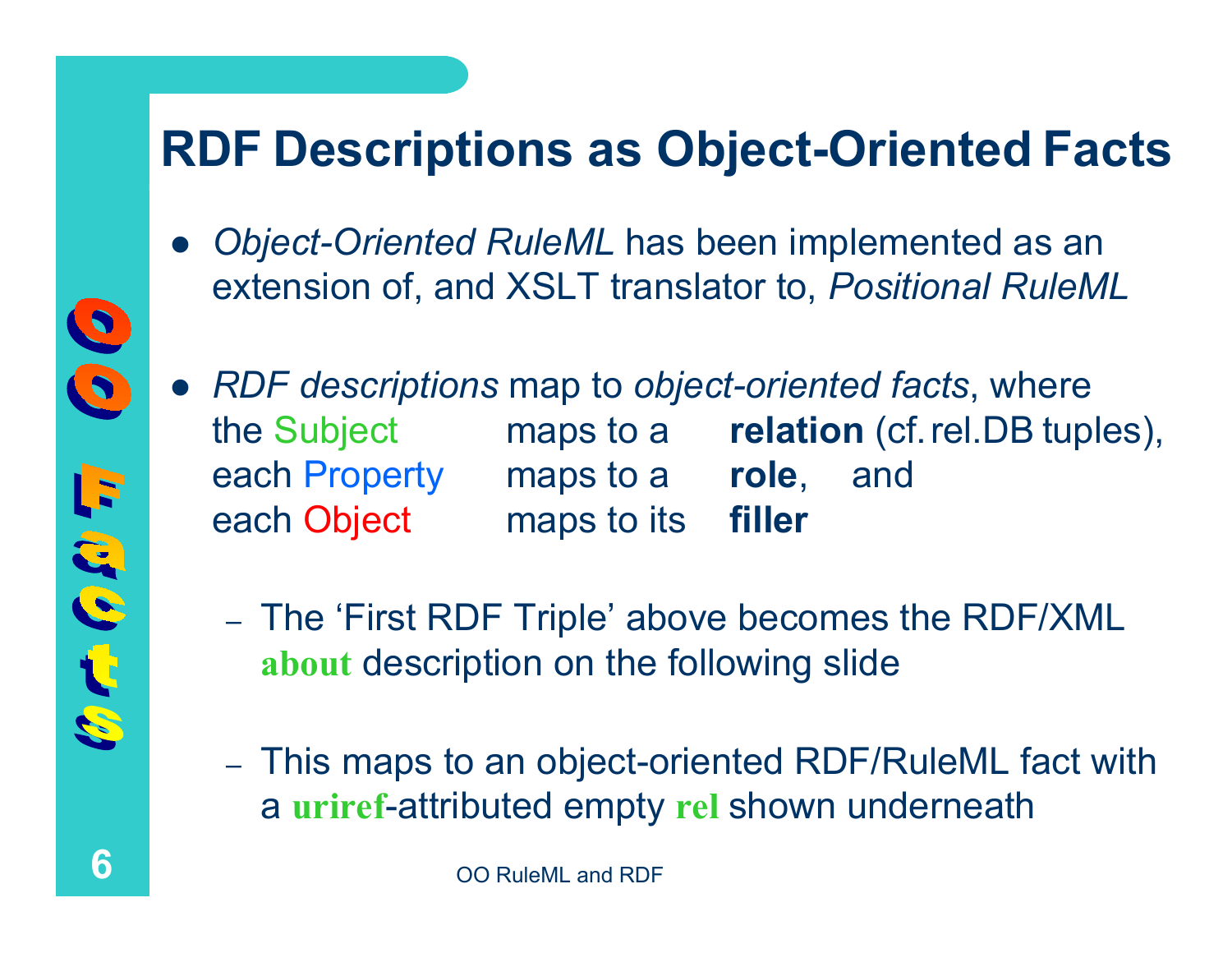*<rdf:RDF>*

*xmlns:rdf="http://www.w3.org/1999/02/22-rdf-syntax-ns#" xmlns:s="http://dublincore.org/documents/dces/index.shtml.rdf"<sup>&</sup>gt; <rdf:Description about="http://www.w3.org/Home/Lassila"<sup>&</sup>gt; <s:Creator>Ora Lassila</s:Creator>*

*</rdf:Description> </rdf:RDF>*

resource ↔ **rel** literal ↔ **ind**

<ruleml:rulebase>

xmlns:ruleml="http://www.ruleml.org/dtd/0.83/ruleml-oodatalog.dtd" xmlns:**s="http://dublincore.org/documents/dces/index.shtml.rdf"**<sup>&</sup>gt; <fact>

 $\langle$  head $\rangle$ 

 $\leq$ atom $>$ 

< opr>>**crel uriref="http://www.w3.org/Home/Lassila"/></ opr>** <*slot* name="s:Creator"><ind>Ora Lassila</ind><//></

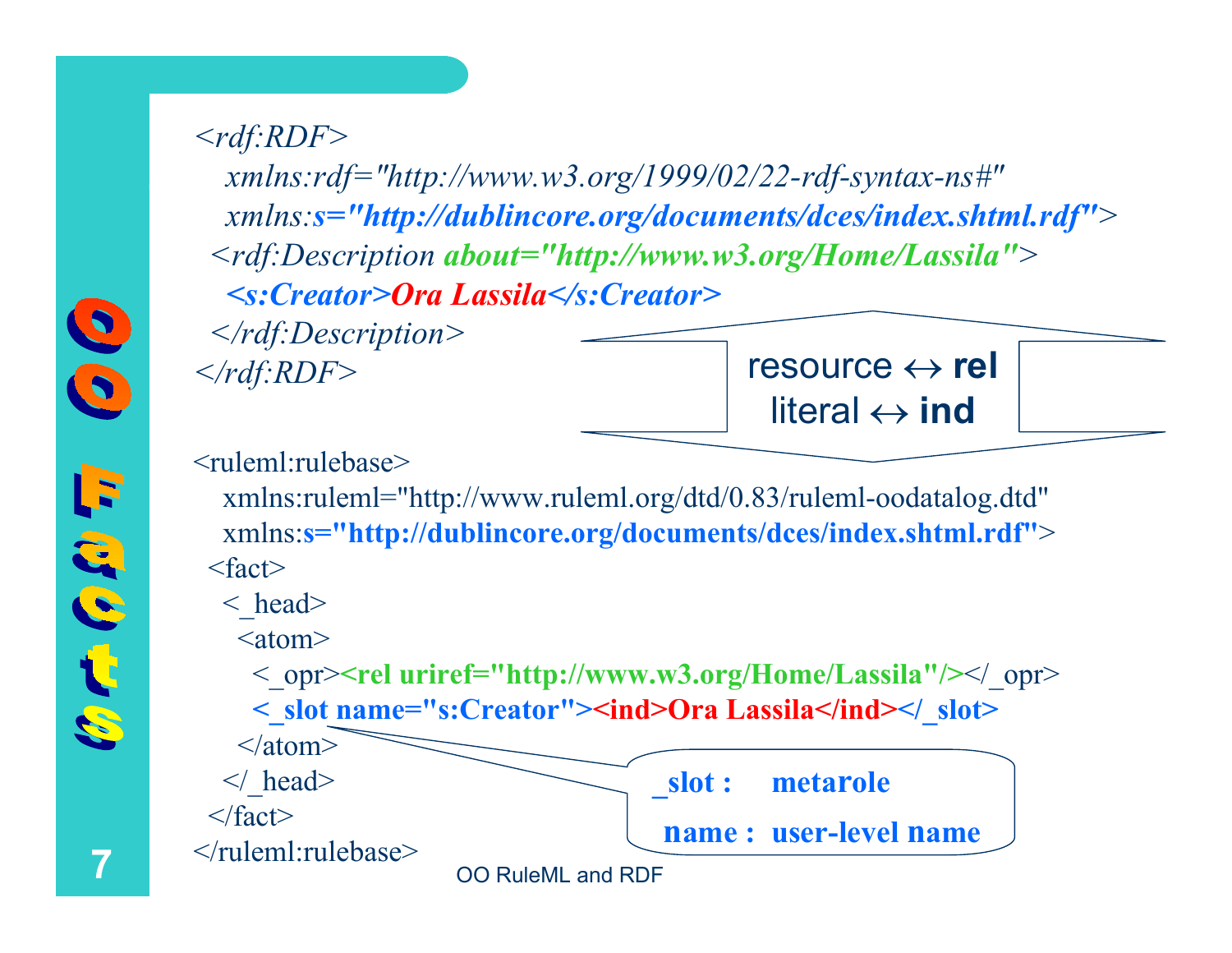## **RDF Types in Object-Oriented RuleML**

- The use of a Qname in an *attribute value* such as the above **s:Creator** in **name="s:Creator"** has been discussed in [TAG Finding 25 Jul 2002](http://www.w3.org/2001/tag/doc/qnameids.html)
- **•** This has been extended to a Qname in *element content* such as **t:Person** in **<rel …>t:Person</rel>**, which provides one way to express RDF types in Object-Oriented RuleML
- $\bullet$  *Typed RDF descriptions* map to *object-oriented facts*, where the rdf:type (abbreviation) maps to a **(non-empty) relation**
	- The earlier RDF/XML description is typed (abbreviated) via a **t:Person** tag in the following slide
	- This maps to an object-oriented RDF/RuleML fact typed via **t:Person** content, shown underneath

OO RuleML and RDF

S

S

F

 $\mathcal{C} \subset \mathcal{C}$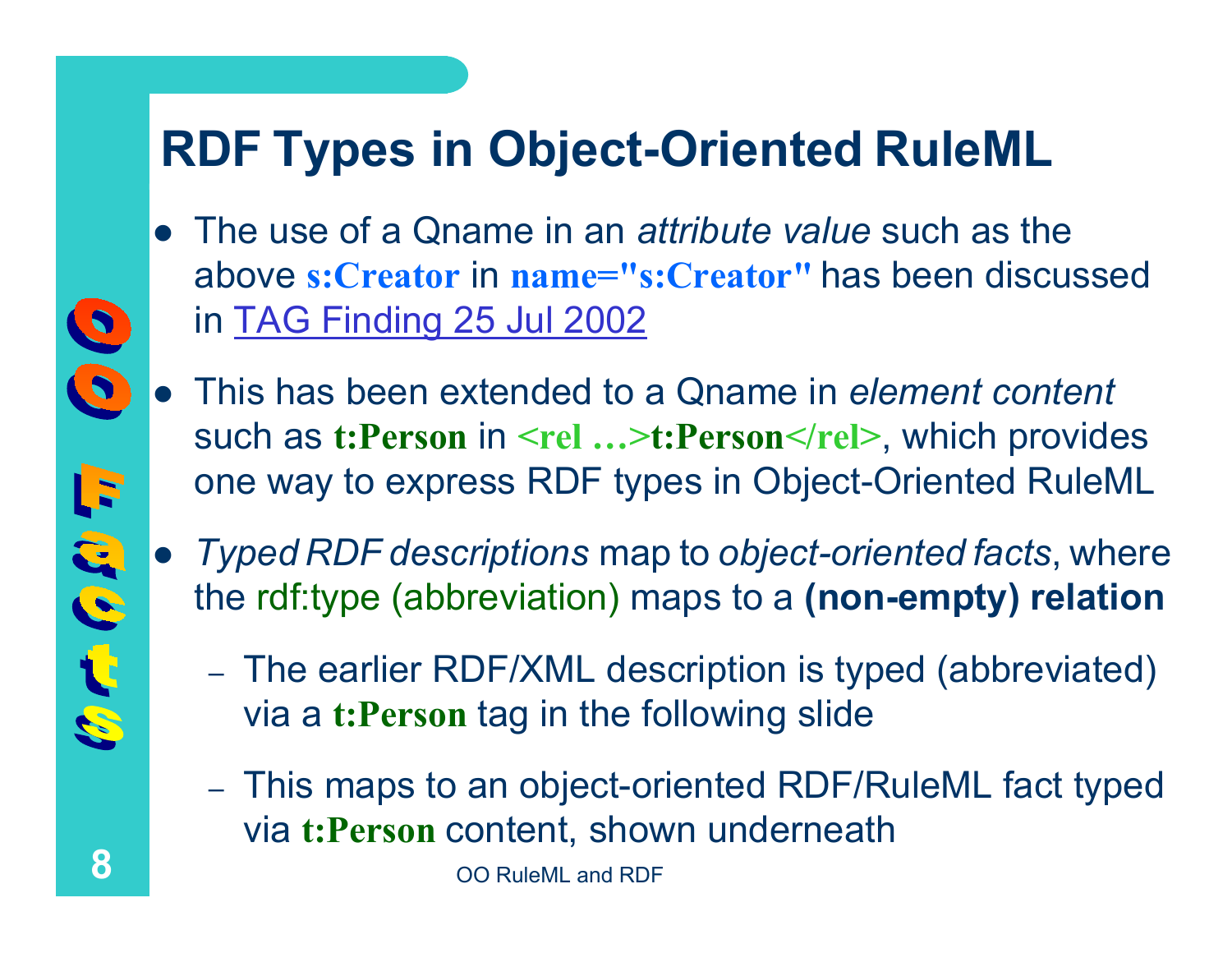# OO

*<rdf:RDF>*

*xmlns:rdf="http://www.w3.org/1999/02/22-rdf-syntax-ns#" xmlns:s="http://dublincore.org/documents/dces/index.shtml.rdf" xmlns:t="http://description.org/schema/"<sup>&</sup>gt; <t:Person about="http://www.w3.org/Home/Lassila"> <s:Creator>Ora Lassila</s:Creator></t:Person></rdf:RDF>*

<ruleml:rulebase>

xmlns:ruleml="http://www.ruleml.org/dtd/0.83/ruleml-oodatalog.dtd" xmlns:**s="http://dublincore.org/documents/dces/index.shtml.rdf"** xmlns:**t="http://description.org/schema/"**<sup>&</sup>gt; <fact>

 $\langle$  head $\rangle$ 

 $\leq$ atom $>$ 

 $<$  opr>

**<rel uriref="http://www.w3.org/Home/Lassila">t:Person</rel>**  $\langle$  opr>

< slot name="s:Creator">
ind>Ora Lassila
lind>
</br/>
lot>

- $\langle$ atom $\rangle$
- $\langle \rangle$  head>
- </fact>

 $\triangleright$   $\preceq$  /ruleml:rulebase> OO RuleML and RDF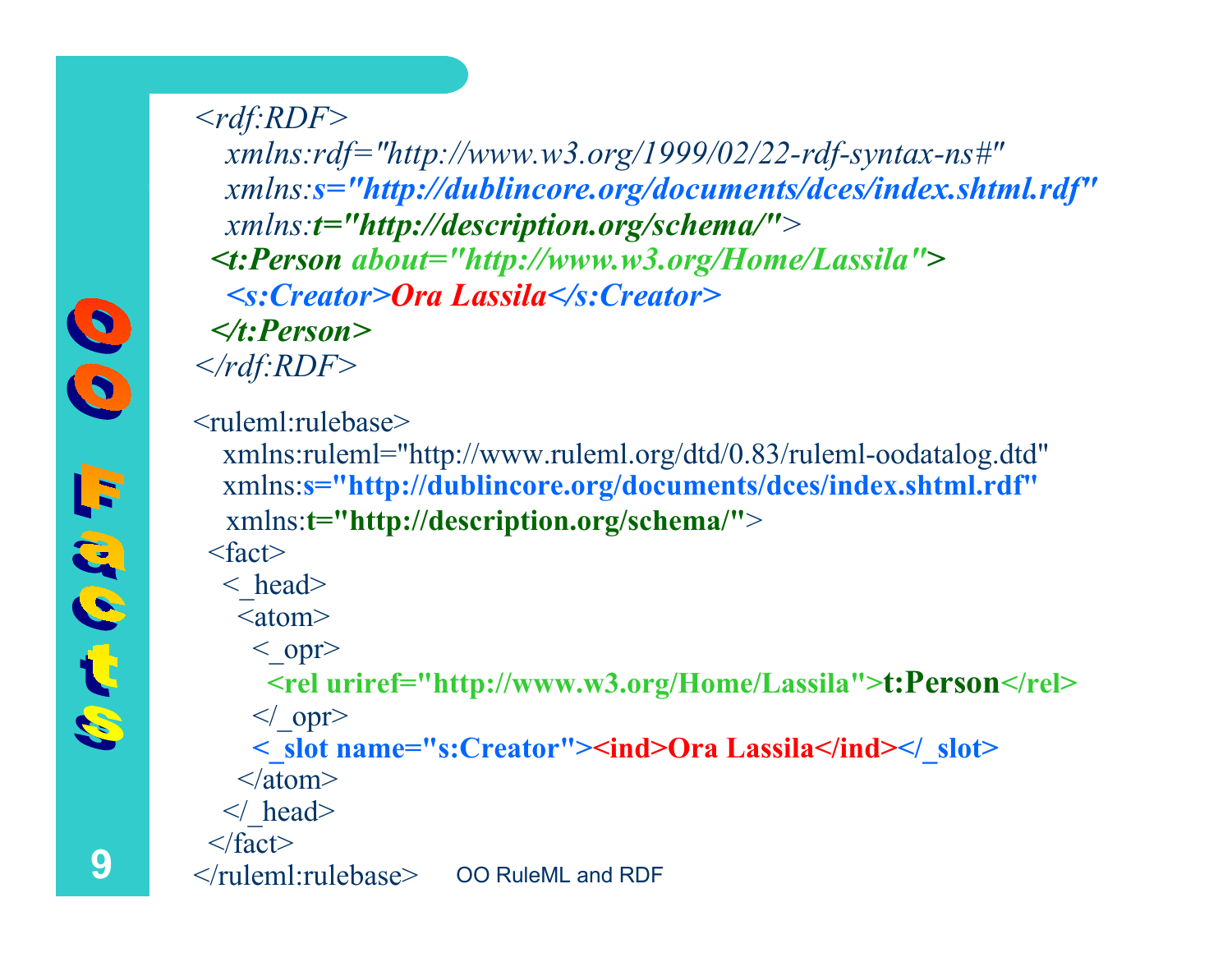#### **RDF/RuleML Rules Over Object-Oriented Facts**

**10**

 $\bullet$ 

 $\bullet$ 

- $\bullet$  *RDF/RuleML rules over object-oriented facts* can prove queried descriptions or derive new description-like facts <ruleml:rulebase>
- $\bullet$   $\le$  /ruleml:rulebase>  $\bullet$  OO RuleML and RDF  $\langle \text{imp} \rangle$  $\langle$  body>  $\leq$ atom $>$  $\langle$  opr $\langle \text{var} \rangle$ **Page** $\langle \text{var} \rangle$  opr $\langle$ < slot name="s:Creator">>var>Person</var></ slot>  $\langle$ atom $\rangle$  $\langle \rangle$  body>  $\langle$  head $\rangle$  $\leq$ atom $>$ < opr> **var>Page
</var>
//>**  $\alpha$  **opr>** < slot name="t:Accessed"><var>Person</var></slot>  $\langle$  atom $\rangle$  $\langle \rangle$  head  $\langle \text{imp} \rangle$ *IF"Page has creator Person"THEN"Page was accessed by Person"*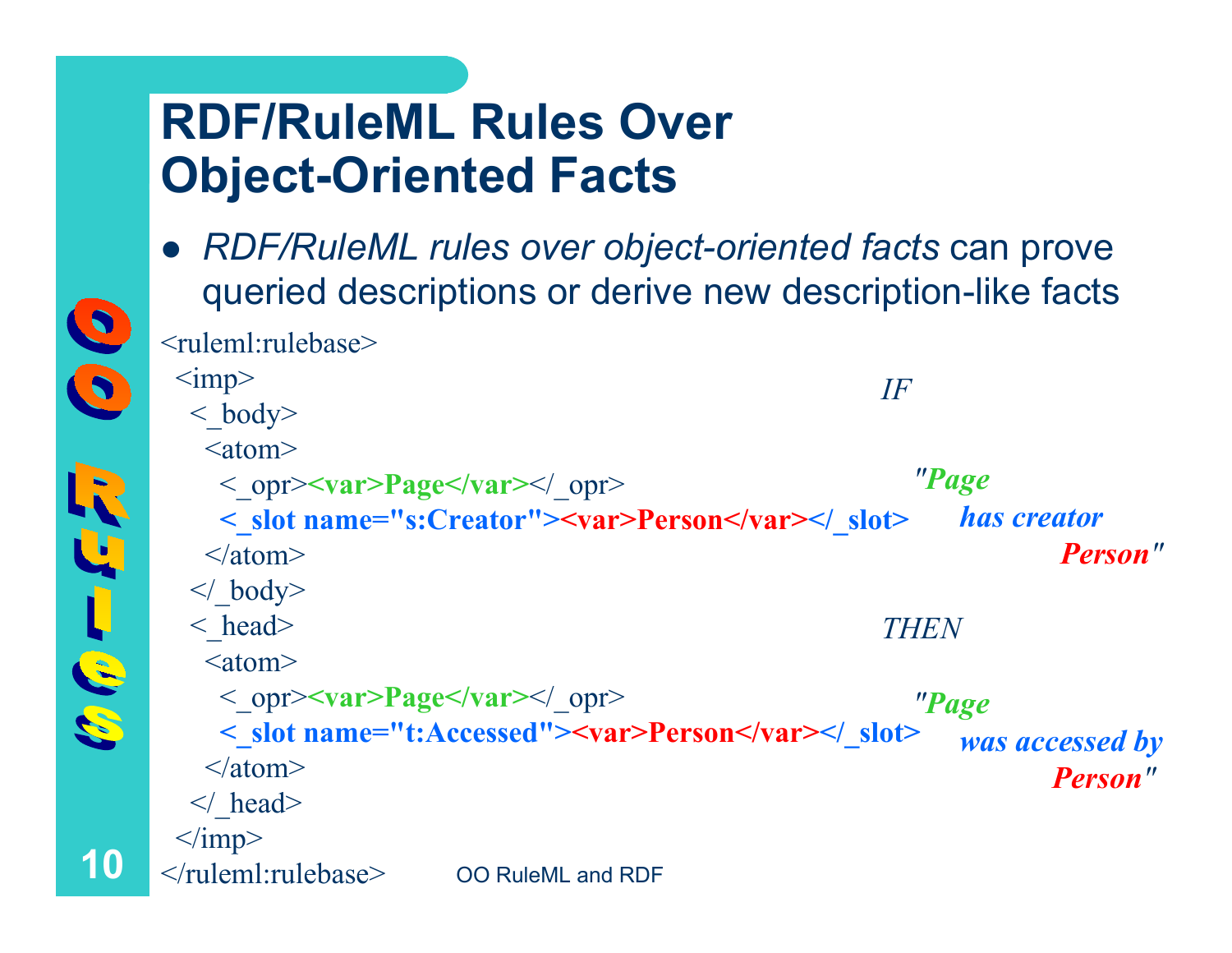#### **Bottom-Up: RDF/RuleML Derivations of Object-Oriented Facts**

 $\bullet$  RDF/RuleML rule over above object-oriented fact *derives a new description* in bottom-up / forward manner

#### <ruleml:rulebase>

**11**

 $\overline{c}$ 

 $\bullet$ 

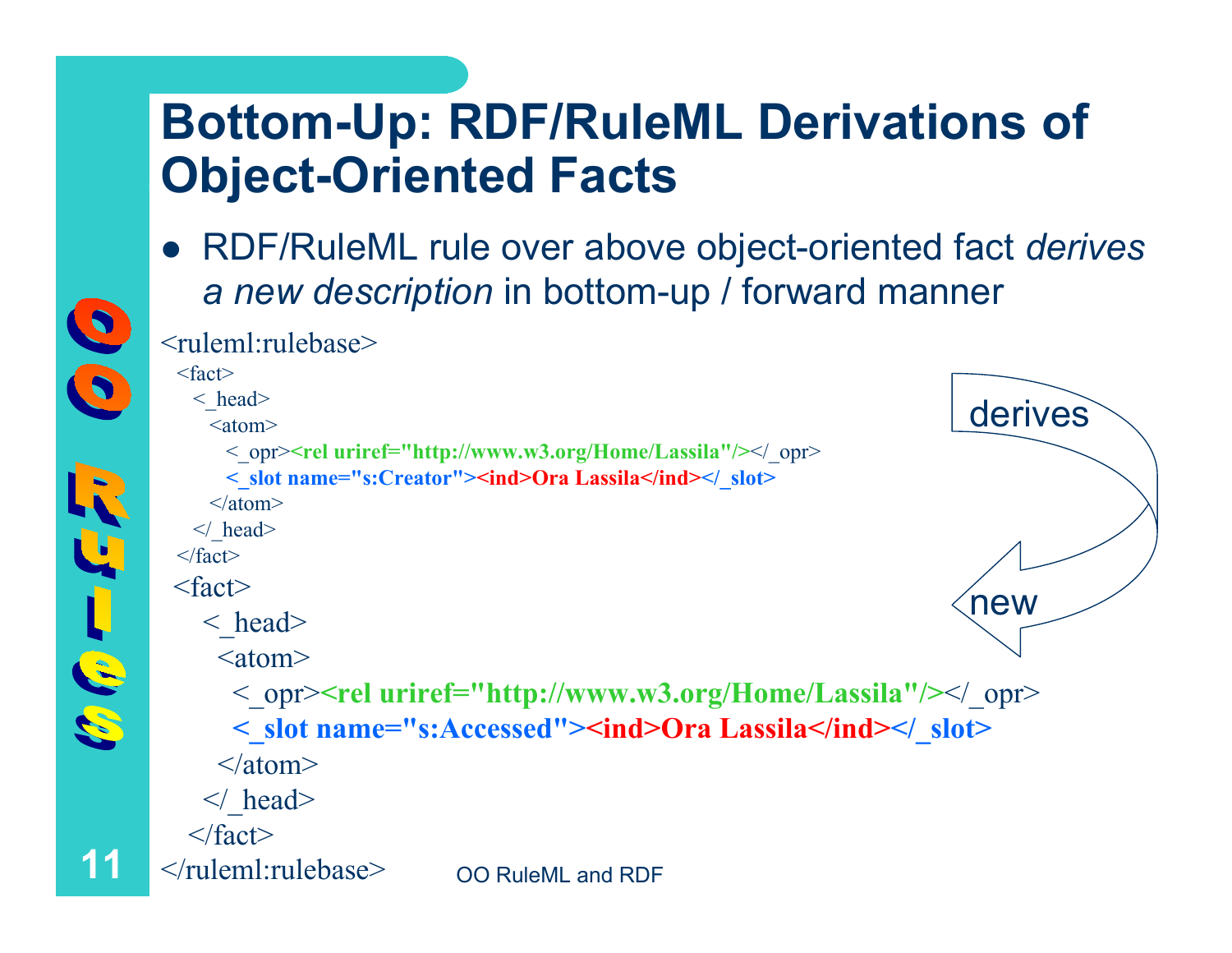### **Top-Down: RDF/RuleML Queries Over Object-Oriented Facts**

 $\bullet$  RDF/RuleML rule over above object-oriented fact *proves a queried description* in top-down / backward manner

| $\bullet$ | $\alpha$ quonou aboutpaon in top abount, saonnana mannon             |                 |  |
|-----------|----------------------------------------------------------------------|-----------------|--|
|           | <ruleml:query></ruleml:query>                                        | WHICH           |  |
| $\bullet$ | $<$ body>                                                            |                 |  |
|           | $\alpha$ <atom></atom>                                               |                 |  |
|           | $\langle$ opr> $\langle var \rangle$ Page $\langle var \rangle$ opr> | "Page           |  |
|           | < slot name="t:Accessed"> <var>Person</var>                          | was accessed by |  |
|           | $\alpha$ /atom>                                                      | <b>Person"</b>  |  |
|           | $\langle \rangle$ body>                                              |                 |  |
|           | $\le$ /ruleml:query>                                                 |                 |  |
|           |                                                                      |                 |  |
| S.        |                                                                      |                 |  |
|           |                                                                      |                 |  |

binds**<var>Page</var>** to **<rel uriref="http://www.w3.org/Home/Lassila"/>**

 OO RuleML and RDFand**<var>Person</var>** to **<ind>Ora Lassila</ind>**

**12**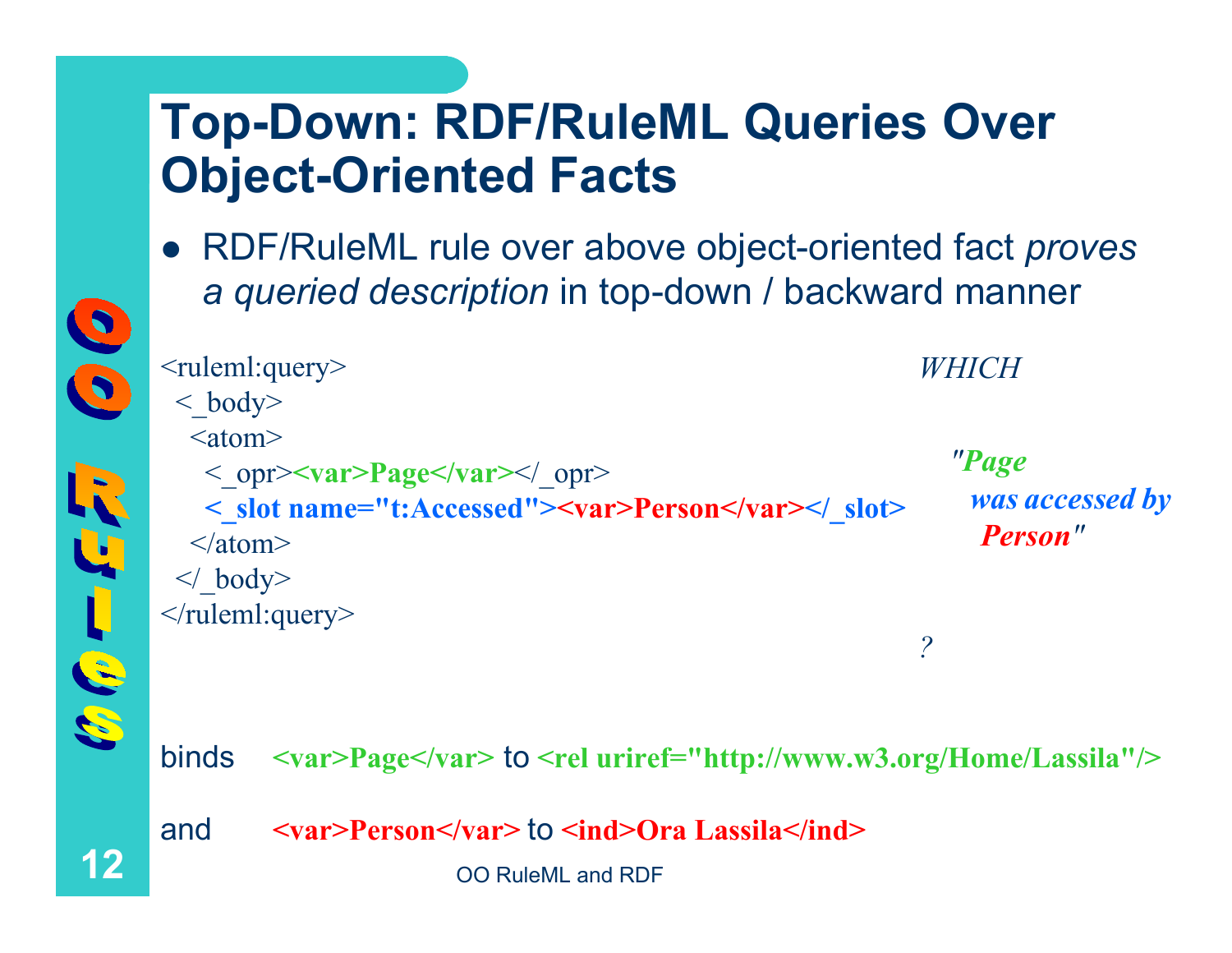#### **Intermediate Nodes for RDF Descriptions and Object-Oriented Facts**

How to serialize this RDF graph (from M&S):



#### OO RuleML and RDF

**13**

 $\eta$  of  $\epsilon$  of

にのこのい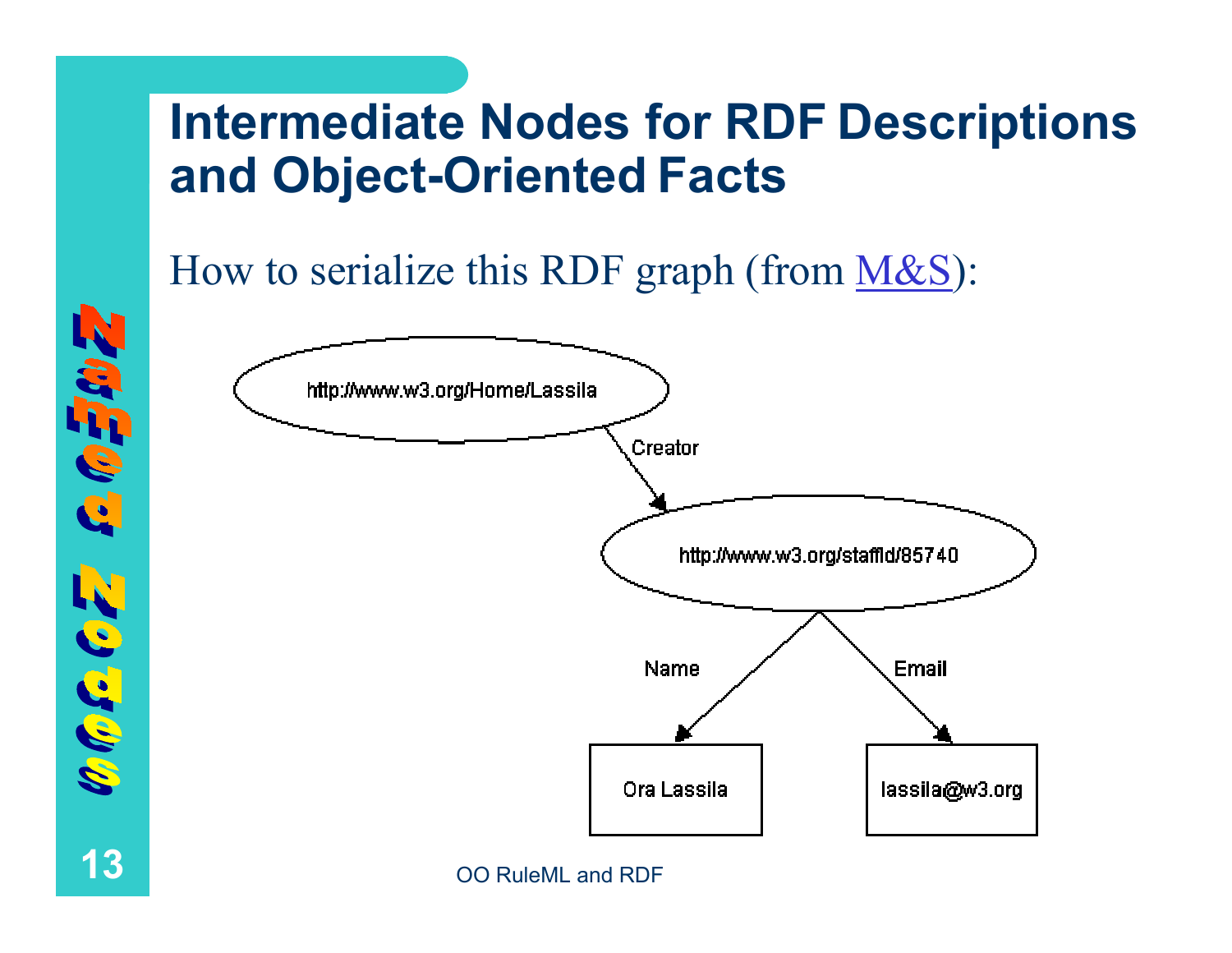#### **Intermediate Nodes for RDF Descriptions and Object-Oriented Facts (Cont'd)**

- z *RDF descriptions* and *object-oriented facts* can employ **named** intermediate nodes (e.g., staff IDs – as from a corporate relational DB – used as URIrefs)
	- The following classical two RDF/XML descriptions link Ora's homepage with his staff ID as a named intermediate node http://www.w3.org/staffId/85740, which gives further information via literals
	- These map to two object-oriented RDF/RuleML facts linked in the same fashion, shown interleaved: Both the RDF attributes about and resource map to the RuleML attribute uriref (to allow rel unification)

てきどう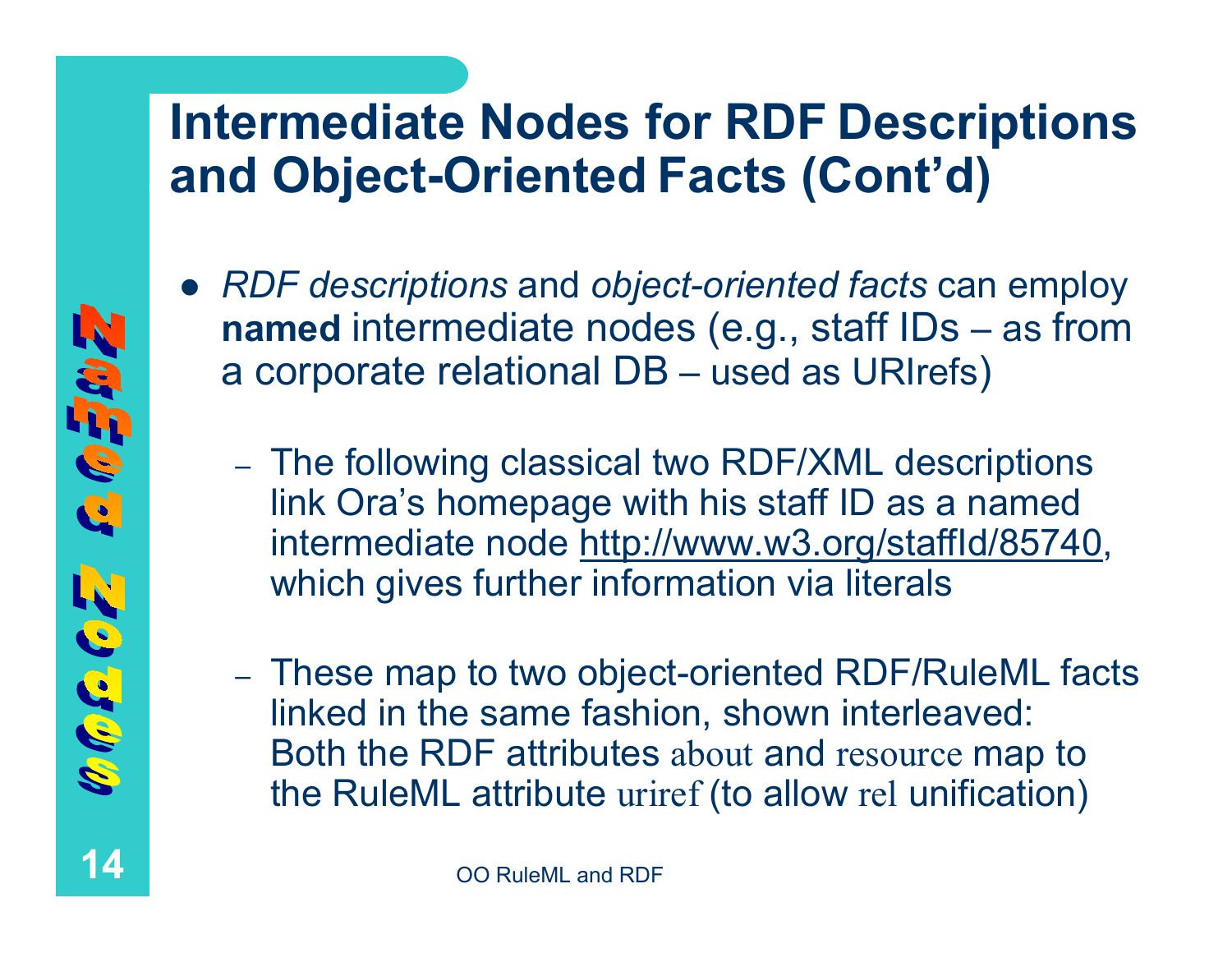#### <ruleml:rulebase><fact>

- $\langle$  head $\rangle$ 
	- $\leq$ atom $>$

```
< opr>>crel uriref="http://www.w3.org/Home/Lassila"/></ opr>
```
- **<\_slot name="s:Creator"><rel uriref="http://www.w3.org/staffId/85740"/></\_slot>**  $\langle$  atom $\rangle$
- $\langle \rangle$  head>  $\langle$ fact $\rangle$

「「の子的石

 $\eta_{\rm s} \eta_{\rm s} \approx \eta_{\rm s} \eta$ 

- <fact>
	- $\langle$  head $\rangle$ 
		- $\leq$ atom $>$

 $\langle \rangle$  head

- < opr>>**crel uriref="http://www.w3.org/staffId/85740"/></ opr>**
- <\_slot name="v:Name"><ind>Ora Lassila</ind></\_slot> \
- < slot name="v:Email"><ind>lassila@w3.org</ind></ slot>  $\langle$ atom $\rangle$

roles 'build in' commutativity

**15**

 $\langle$ fact $\rangle$ 

 $\triangleright$   $\preceq$  /ruleml:rulebase>  $\triangleright$  OO RuleML and RDF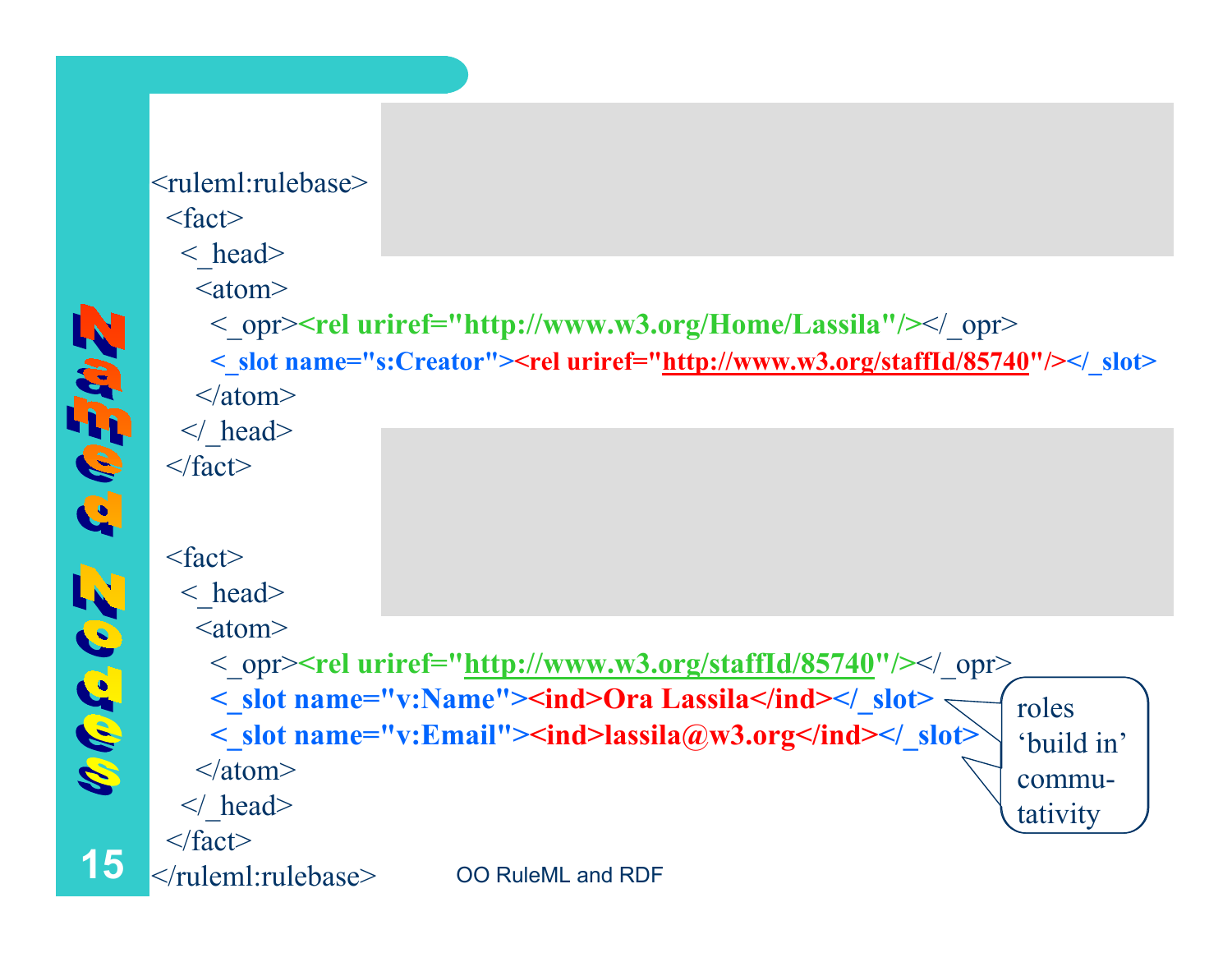## **Conjunctive RDF/RuleML Queries Over Object-Oriented Node-Linked Facts**

 $\bullet$ *Conjunctive RDF/RuleML query of object-oriented facts* allows a (relational-like) **join over a link variable**

|               | $\leq$ ruleml:query>                                                                                                                                      | <b>WHAT IS</b>       |
|---------------|-----------------------------------------------------------------------------------------------------------------------------------------------------------|----------------------|
|               | $<$ body>                                                                                                                                                 |                      |
| The family of | $\langle$ and $\rangle$                                                                                                                                   | "/Home/Lassila       |
|               | $\alpha$ <atom></atom>                                                                                                                                    |                      |
|               | $\langle$ opr> $\langle$ rel uriref="http://www.w3.org/Home/Lassila"/> $\langle$ opr>                                                                     |                      |
|               | < slot name="s:Creator"> <var>ID</var>                                                                                                                    | <b>Creator's ID"</b> |
|               | $\alpha$ /atom>                                                                                                                                           |                      |
|               | $\alpha$ <atom></atom>                                                                                                                                    | $\mathit{AND}$       |
|               | $\langle$ opr> $\leq$ var>ID $\leq$ /var> $\leq$ opr>                                                                                                     | "that $ID's$         |
|               | $\langle$ slot name="v:Name"> $\langle var\rangle$ N $\langle var\rangle$ slot>                                                                           | <b>Name N</b>        |
| <b>MAGE</b>   | $\langle$ slot name="v:Email"> $\langle var \rangle$ E $\langle var \rangle$ slot                                                                         |                      |
|               | $\alpha$ /atom>                                                                                                                                           | <b>Email E"</b>      |
|               | $\langle$ and $\rangle$                                                                                                                                   |                      |
|               | $\langle \rangle$ body>                                                                                                                                   |                      |
| <b>CANADA</b> | $\le$ /ruleml:query>                                                                                                                                      |                      |
|               | <b>binds</b><br>$\langle var\rangle$ ID $\langle var\rangle$ to $\langle rel$ uriref="http://www.w3.org/staffId/85740"/ $\rangle$                         |                      |
|               | $\langle var\rangle$ N $\langle var\rangle$ to $\langle ind\rangle$ Ora Lassila $\langle ind\rangle$<br>and                                               |                      |
|               | and<br>$\langle \text{var} \rangle E \langle \text{var} \rangle$ to $\langle \text{ind} \rangle$ lassila ( <i>a</i> ) w3.org $\langle \text{ind} \rangle$ |                      |
| 6             | <b>OO RuleML and RDF</b>                                                                                                                                  |                      |

**16**

**15 Mill** 

ゆぎぬる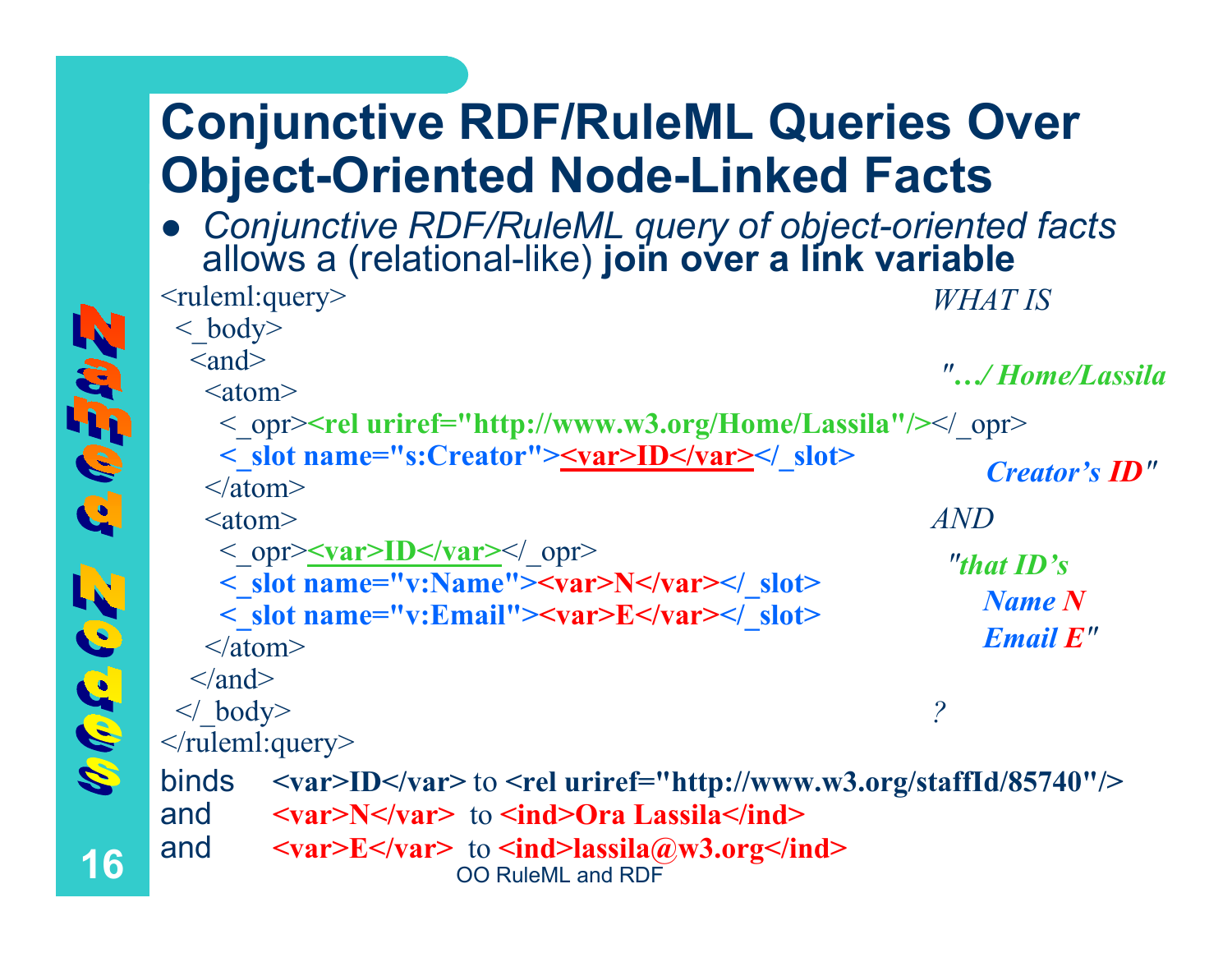#### **Blank Nodes in RDF Descriptions and Object-Oriented Facts**

How to serialize this RDF graph (from [M&S](http://www.w3.org/TR/1999/REC-rdf-syntax-19990222/)):



#### OO RuleML and RDF

**17**

C

17 G. F.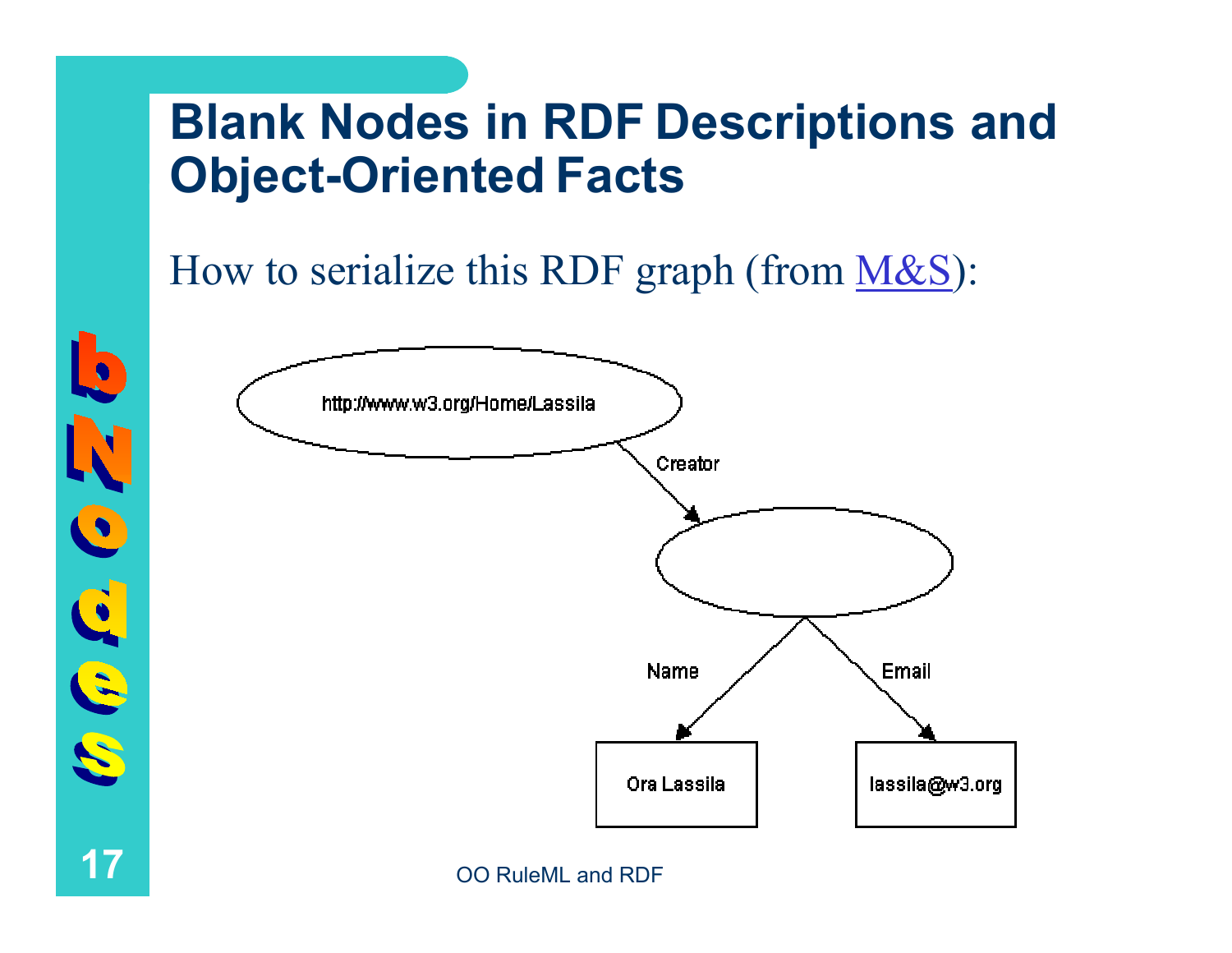## **Blank Nodes in RDF Descriptions and Object-Oriented Facts (Cont'd)**

- $\bullet$  *RDF descriptions* and *object-oriented facts* can employ **anonymous (blank)** intermediate nodes (as implicit in RDF's most abbreviated 'purely striped' syntax)
	- The following RDF/XML description embeds –– in Ora's homepage – a blank intermediate node, which gives two bits of literal information
	- This maps to an object-oriented RDF/RuleML fact embedding an object-oriented cterm in a similar way, shown underneath

**18**

**I** 

 $\bullet$ 

17 (p. S.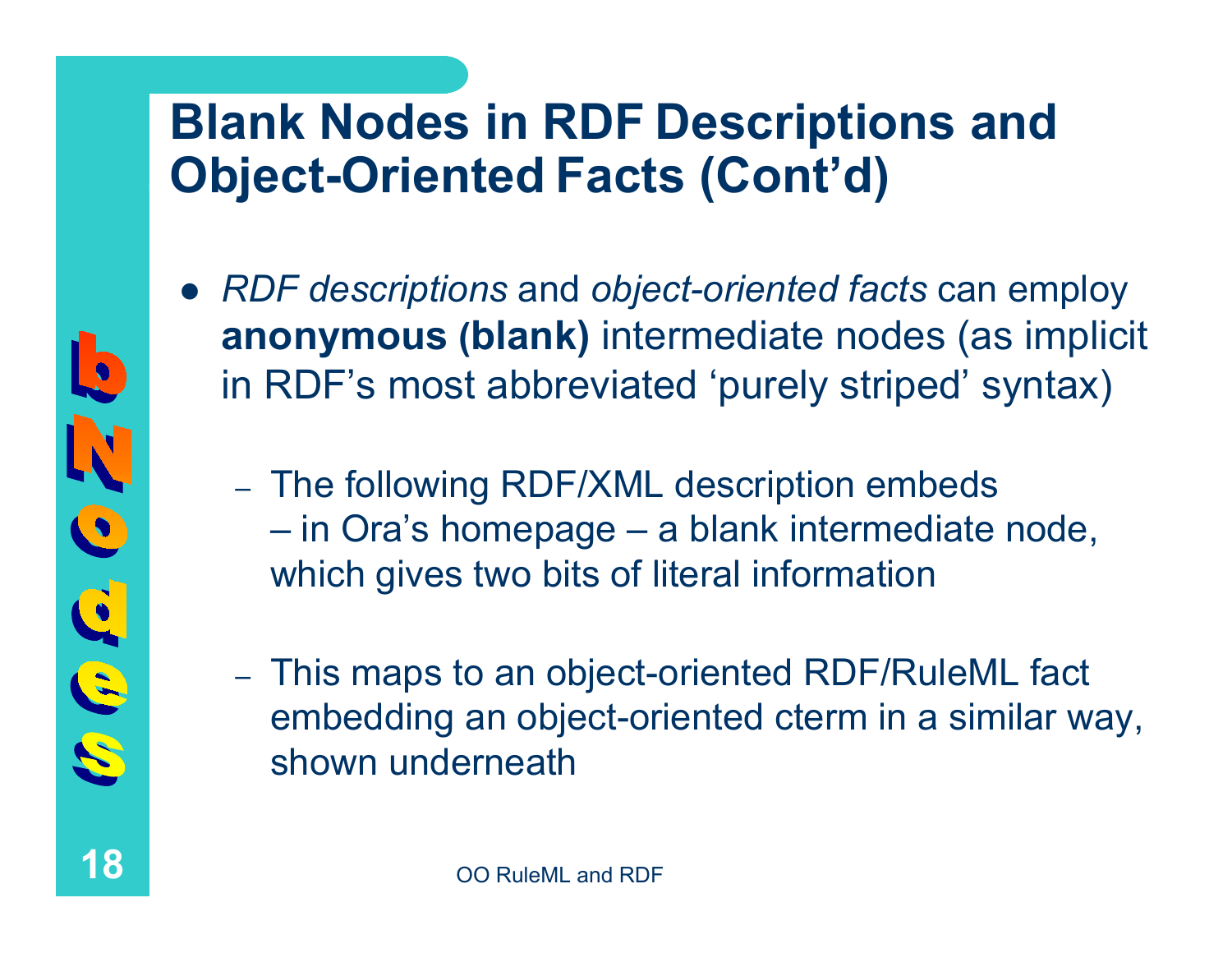$\triangledown$   $\le$ /ruleml:rulebase>  $\odot$  OO RuleML and RDF *<rdf:RDF> <rdf:Description about="http://www.w3.org/Home/Lassila"<sup>&</sup>gt; <s:Creator><rdf:Description> <v:Name>Ora Lassila</v:Name><v:Email>lassila@w3.org</v:Email> </rdf:Description> </s:Creator></rdf:Description> </rdf:RDF>*  <ruleml:rulebase> <fact> $\langle$  head $\rangle$  $\leq$ atom $>$ < opr>>**crel uriref="http://www.w3.org/Home/Lassila"/></ opr> <\_slot name="s:Creator">** <cterm> $\langle$  opc $\rangle$ **<ctor** $\rangle$   $\langle$  opc $\rangle$ **<\_slot name="v:Name"><ind>Ora Lassila</ind></\_slot>** < slot name="v:Email"><ind>lassila@w3.org</ind></ slot>  $\langle$ cterm $\rangle$ **</\_slot>**  $\alpha$  /atom>  $\langle \rangle$  head  $\langle$ fact $\rangle$ 

**19**

Ŀ

C

17 G G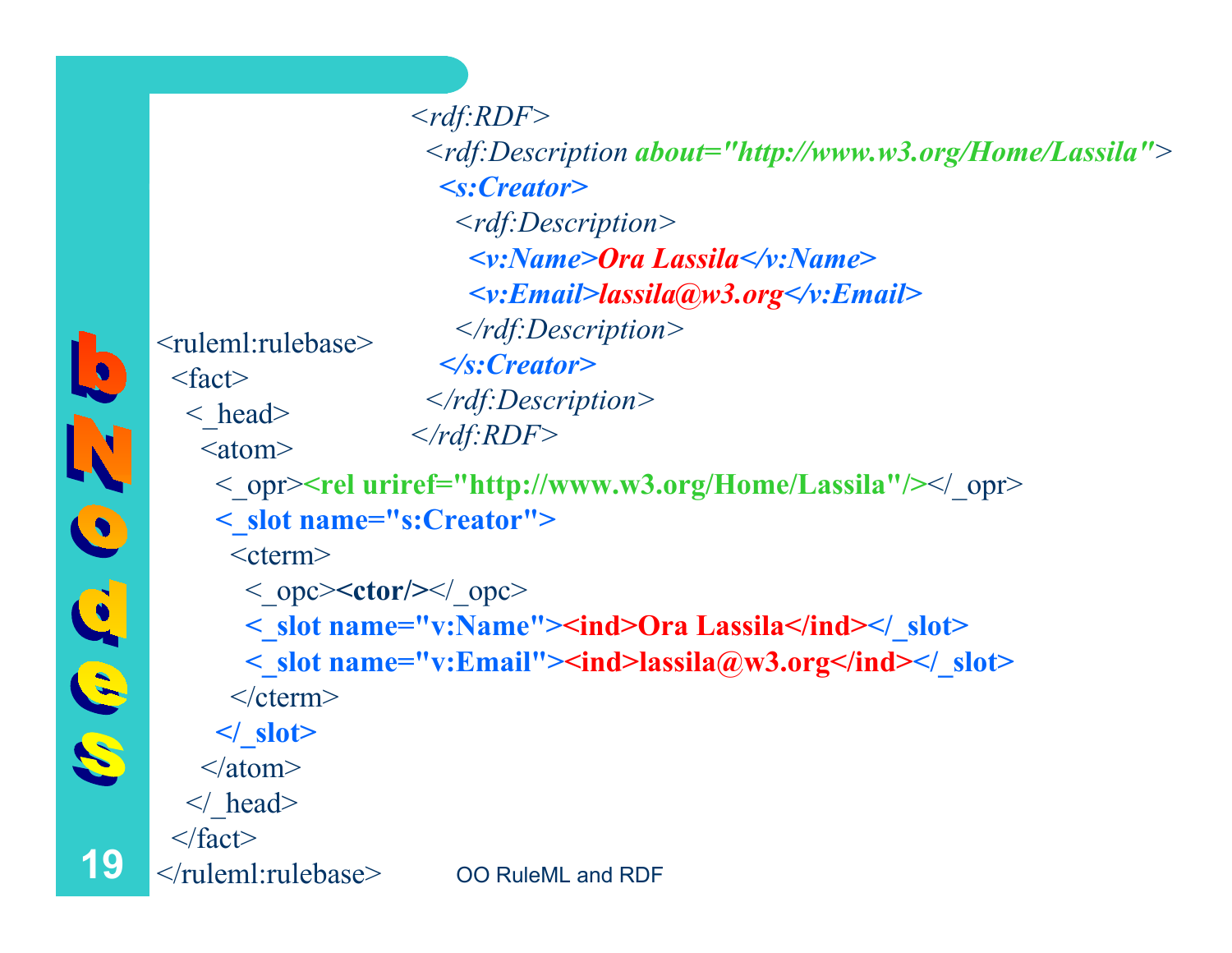#### **RDF/RuleML Rules Over Object-Oriented Facts with bNode-Embedded Descriptions**

 $\bullet$  *RDF/RuleML rules over object-oriented facts* can also prove queried descriptions with embedded descriptions

```
\bigcup \le/ruleml:rulebase> OO RuleML and RDF
     <ruleml:rulebase>\langle \text{imp} \rangle\langle body>
          \leqatom>\langle opr\langle \text{var} \ranglePage\langle \text{var} \rangle opr\langle< slot name="s:Creator"><var>descr</var></ slot>
          \langleatom\rangle\langle \rangle body>
        \langle head\rangle\leqatom>< opr>
var>Page
</var>
//>
\angle opr>
            < slot name="t:Accessed"><var>descr</var></ slot>
          \le/atom>\langle \rangle head
       \langle \text{imp} \rangleIF"Page
                                                                                       has creator descr"
                                                                                  THEN"Page
                                                                                      was accessedby descr"
```
**20**

La

 $\bullet$ 

Q

 $\mathcal{C}_{\mathcal{P}}$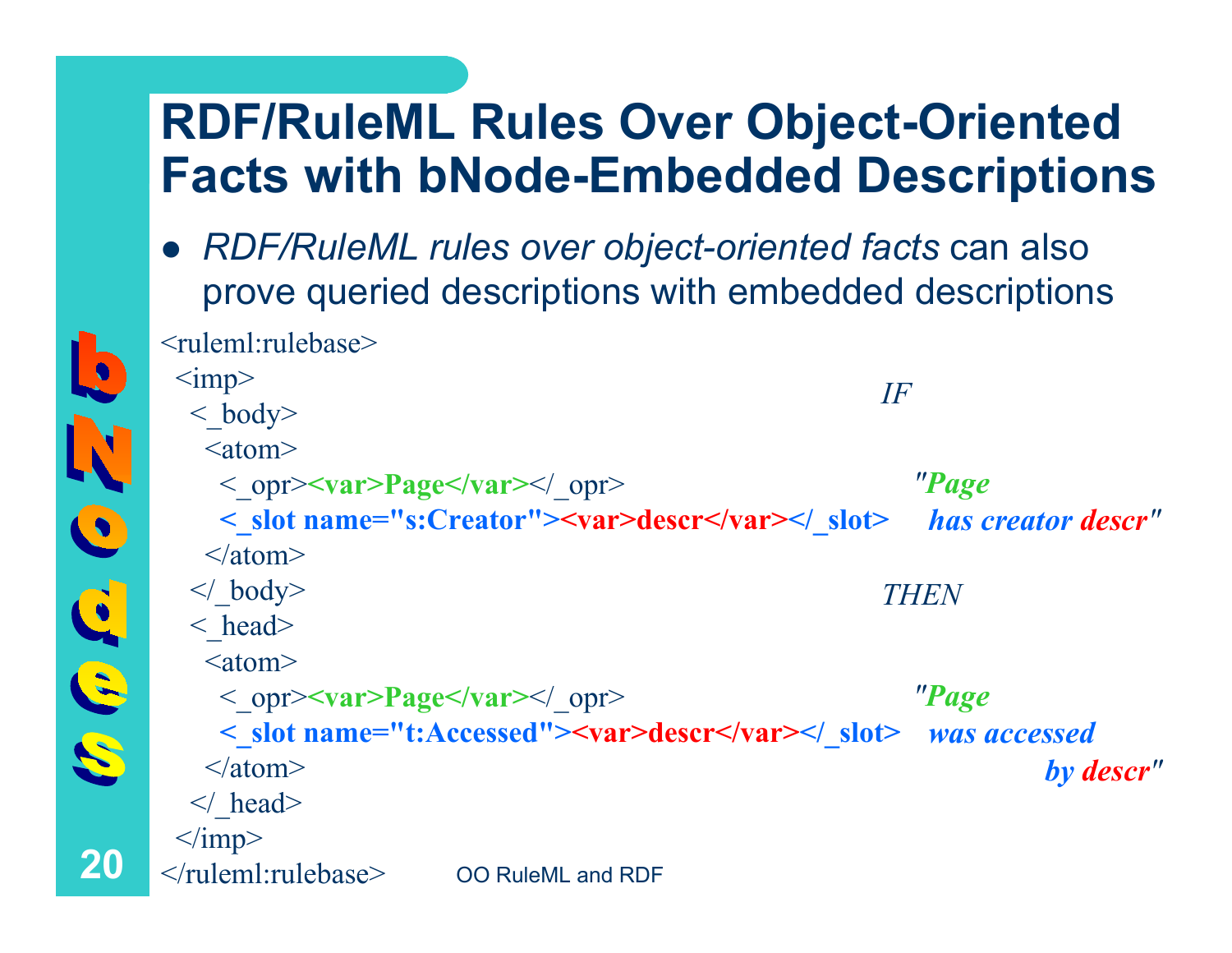#### **RDF/RuleML Queries Over Object-Oriented Facts with bNode-Embedded Descriptions**

 $\bullet$  RDF/RuleML rule over above object-oriented fact *proves a queried description with an embedded description*

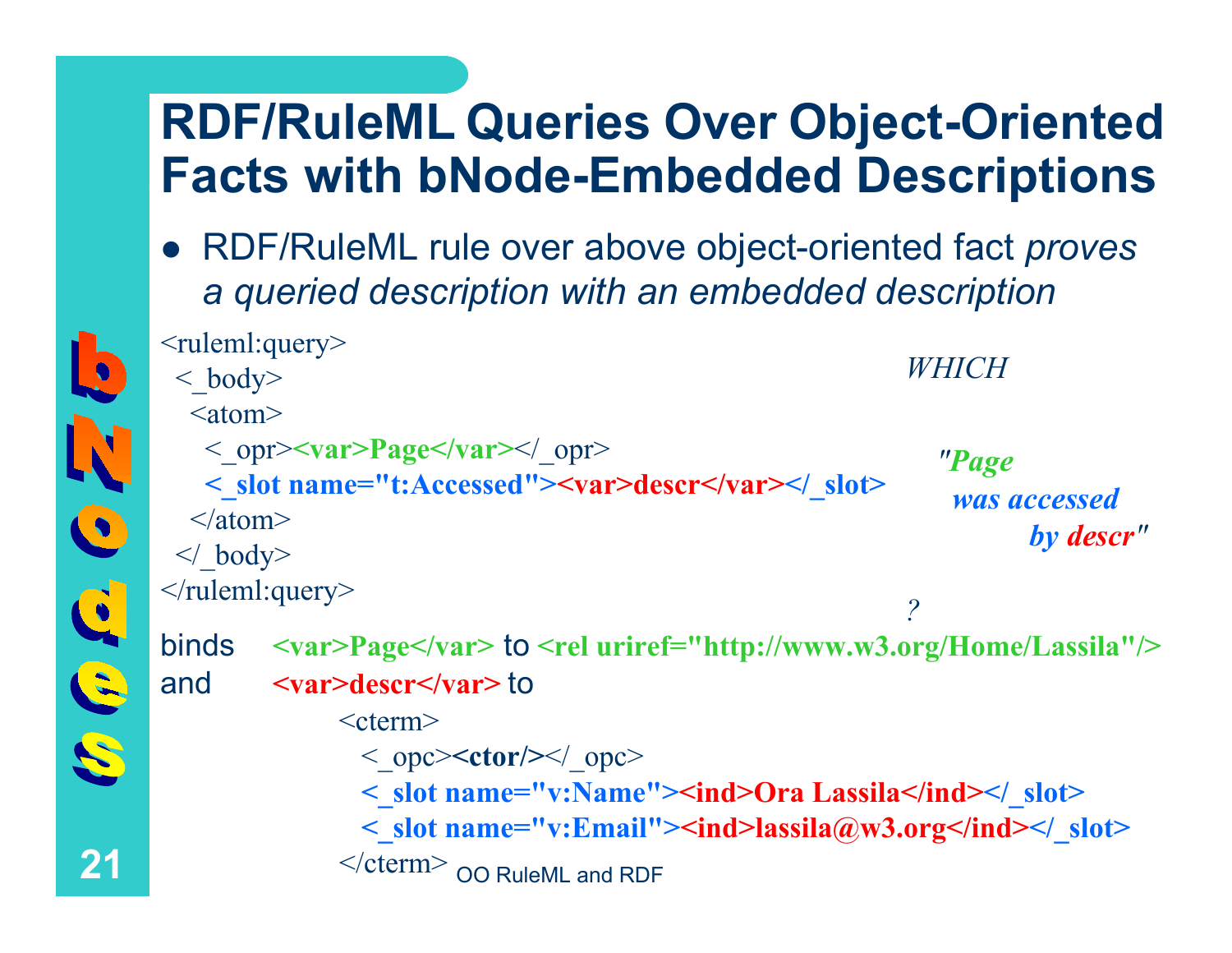### **Conclusions**

**22**

S

- RDF mapped to Object-Oriented RuleML: resource  $\rightarrow$  **rel** element with a uriref attribute **literal ind** element *(then mapped to RDF)*
- **Object-oriented** *queries* can
	- employ **resource-linked variables** in conjunctions
	- –invoke object-oriented rules in a **backward** manner
- **Object-oriented rules** can also be invoked in a **forward** manner to derive new OO facts, e.g. using *CommonRules*, *jDREW*, *Jess*, or *cwm*
- z Handle **bNodes** in **RDF trees**: via embedding; in general **RDF graphs**: via generated URIrefs
- **Model theory can build on RuleML's RDF-XMLintegrating data model**: via F-Logic or TRIPLE

OO RuleML and RDF